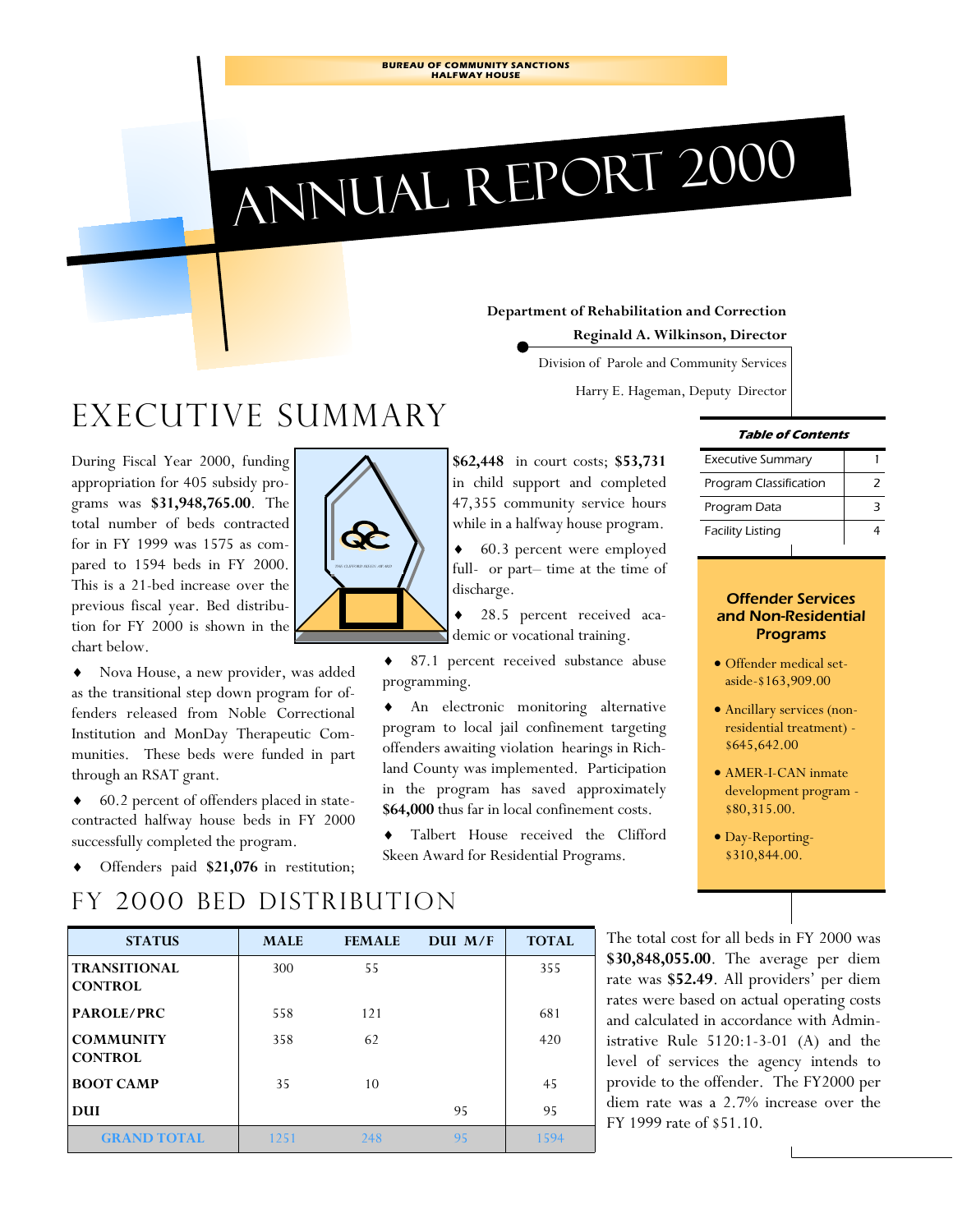## Provider classification

The Halfway House Classification System is a method of categorizing halfway house programs to match the offenders' needs to the appropriate facility and to standardize and regulate daily costs. The system is designed to identify the level of services available and degree of supervision provided by the facility. All facilities under contract with the Ohio Department of Rehabilitation and Correction must make available, as needed to offenders, regardless of classification level the following programs and activities:

- **Employment Readiness and Placement**
- Life Skills Training
- **Education Advancement Opportunities**
- Substance Abuse Education/Counseling
- Community Justice Activities
- **Transitional Step Down Activities**

Each contract provider is classified under one of three categories: transitional, intensive and intensive residential treatment.

Most beds for Fiscal Year 2000 were dedicated to those offenders identified as transitional. They included Community Control, Probation, Transitional Control, Post Release Control, and Parole offenders with identified life skills deficiencies; lacking adequate resources to successfully re-enter the community and posing minimal risk to the community.

Three hundred thirty seven (337) beds were designated for the placement of offenders requiring a minimum of 2 to 6 hours of chemical dependency programming per day at an average per diem of \$52.05. Twelve (12) out of the twenty-three (23) contract facilities specialized in chemical dependency treatment while the other contract facilities provide substance abuse services as needed.

Forty-five (45) intensive residential treatment beds (SAMI) were designated for offenders who have been clinically diagnosed with a mental illness and chronic chemical dependency.

#### Level I PROGRAM CLASSIFICATION **TRANSITIONAL**

Includes assessment, case planning and management, and referral and monitoring of program compliance. Offender transferred to nonresidential supervision as soon as possible.

> *PER DIEM RANGE \$47.00 TO \$52.00*

#### Level II PROGRAM CLASSIFICATION **Intensive**

A range of diverse services are available to the offender, based on his or her needs, including: education advancement, life skills, employment readiness and placement and substance abuse treatment.

> *PER DIEM RANGE \$55.00 TO \$62.00*

#### Level III PROGRAM CLASSIFICATION **Intensive residential Treatment**

 Offender receives intensive residential treatment within a long-term therapeutic environment, which provides clinical services for treatment of serious mental illness.

> *PER DIEM RANGE \$62.00 TO \$66.00*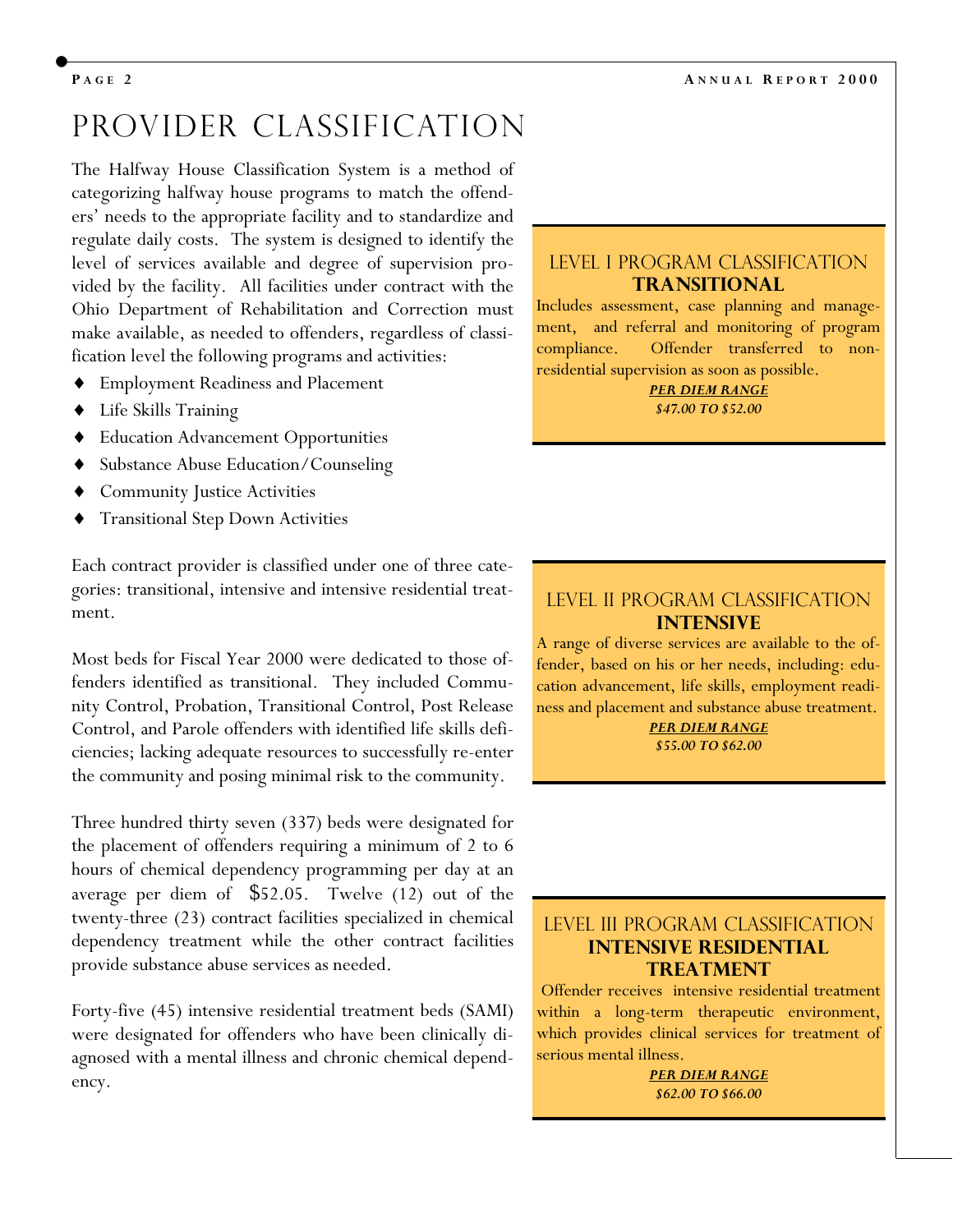#### **D EPARTMENT O F R EHABILITATION AND C ORRECTION P AGE 3**



#### **Admissions by gender**



#### **Admissions by race**



#### **years of education**



#### **Number of prior felony convictions**

## PROGRAM DATA

#### **Admission Profile**

The halfway house population placed in contract facilities during this period had the following characterizations:

- At least one prior felony conviction.
- Unemployed or part-time employed prior to incarceration.
- Range in education from eighth to twelfth grade without obtaining a degree.

#### Demographical Information

- 6,185 admissions.
- Average length of stay 84 days.
- $80\%$  were unmarried
- 5,741 terminations.
- Average age 34.
- Majority of offenders were African-American.



#### **Employed at time of arrest**



#### **most serious instant OFFENSE TYPE**